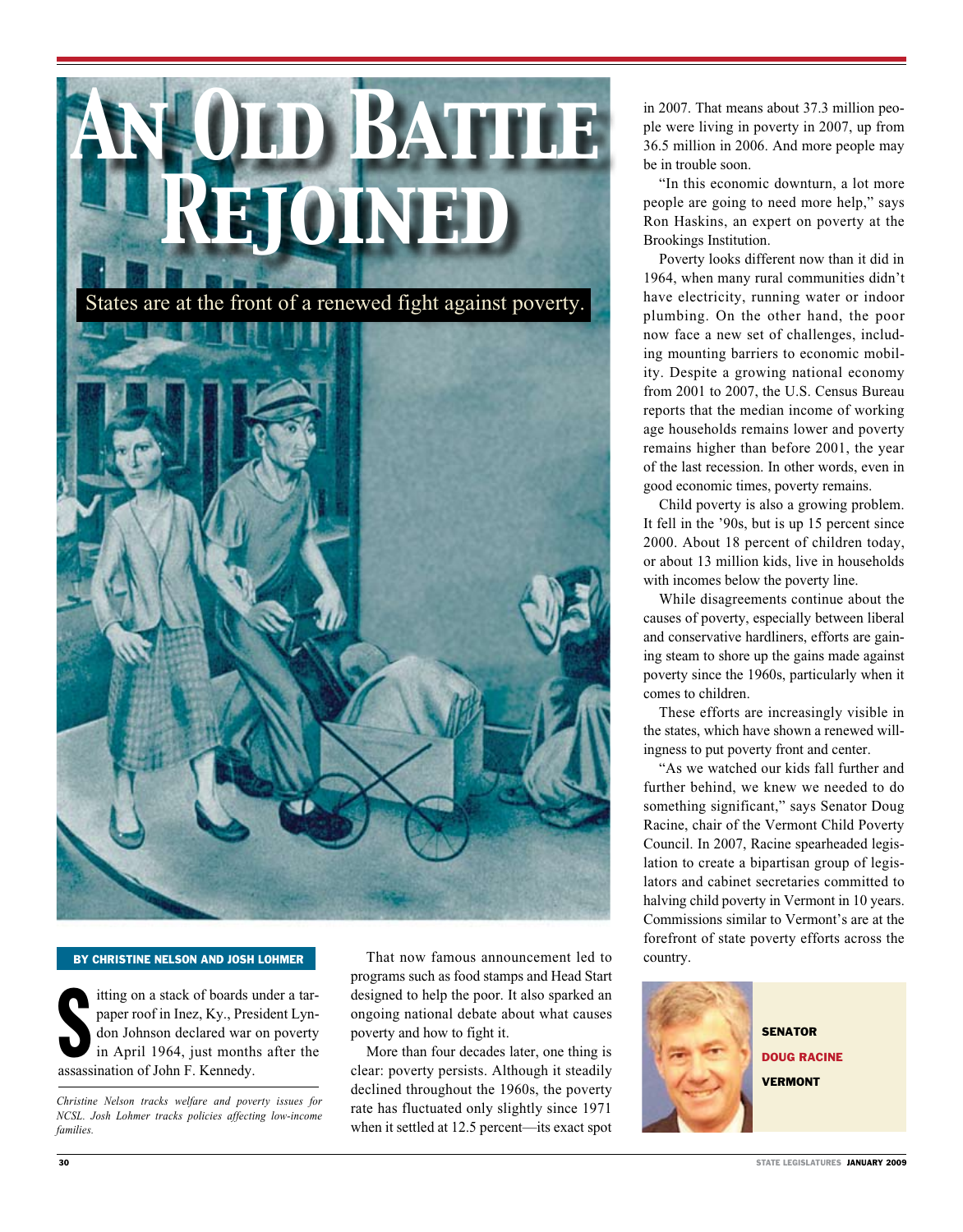# Trying to Define Who is Poor

#### PRESIDENTIAL APPROACHES

Once he took office, Johnson wasted little time taking on poverty. His administration created an Office of Economic Opportunity and set in motion a series of initiatives designed to strike at, as he put it, "the causes, not just the consequences of poverty." Many of these programs, such as Medicaid, Job Corps and work study, still exist today.

Haskins thinks Johnson's programs, although imperfect, were "nonetheless great because they bestowed upon the federal government a serious responsibility for the unfortunate among us."

In the 1980s, Johnson's sense of obligation was tempered by Ronald Reagan, who shifted the poverty debate from the plight of the poor to personal responsibility. "Those whom government intended to help discovered a cycle of dependency that could not be broken," Reagan said in accepting the nomination at the 1984 Republican National Convention. "Government became a drug, providing temporary relief, but addiction as well."

Reagan thought many social programs invited fraud and abuse and encouraged the poor to collect welfare and avoid work. While he believed the federal government should provide a safety net, Reagan thought a growing economy was the best medicine for poverty's ills.

Bill Clinton took a middle ground, stitching together elements of the Johnson and Reagan views into a third approach that he summed up with the phrase "make work pay." In 1996, Congress passed the Personal Responsibility and Work Opportunity Reconciliation Act, which called for "reciprocal responsibility"—essentially insisting that the government should receive a commitment in return for providing aid.

The idea was to require welfare beneficiaries to work, but also to help them find and keep good jobs through more education and skills training, affordable child care, and larger tax credits. This mix of what Haskins, a leader of the 1996 welfare overhaul, now



Representative Morrie Lanning **MINNESOTA** 

n 1955, a U.S. Department of Agriculture study concluded that low-income Americans spent about a third of their after-tax money on food. In the early 1960s, Mollie Orshansky, spent about a third of their after-tax money on food. In the early 1960s, Mollie Orshansky, a researcher with the Social Security Administration, took this finding and devised the first federal poverty threshold: If a family earned less in a year than three times the annual cost of basic groceries, they were poor. Decades later, "Mollie's Measure" remains the basis for determining who is and isn't poor in America.

The poverty thresholds, which vary by family size and composition, are commonly known as the federal poverty line. These measures are used to determine eligibility for a number of government programs, such as food stamps, Head Start and State Children's Health Insurance. Critics call the measure outdated and inaccurate, and many are searching for a new formula.

The most straightforward complaint made against the poverty mark is that it doesn't jibe with reality. Critics say it fails to take into account varying increases in a number of living expenses, from the cost of transportation to the cost of clothing. The current threshold is still tied to Mollie's bag of groceries plus inflation. In other words, the 2007 poverty threshold for a family of four was \$21,200, which represents the same purchasing power as the corresponding 1963 threshold of \$3,128.

Another common objection relates to how the government determines a household's official income. Under the existing method, only cash income is measured. Cash welfare programs count, but benefits from noncash programs, such as food stamps, medical care, social services, education and training, and housing are not included. Taxes paid, such as Social Security and other payroll taxes, are also excluded from poverty calculations—as are tax credits, such as the Earned Income Tax Credit.

A third issue relates to geography. The poverty threshold doesn't vary by location even though the cost of basic necessities does. Some studies estimate, for example, that a family living in a city like Chicago might need more than double the poverty income to cover a bare-bones budget.

In 1995, the National Academy of Sciences recommended changes to the poverty measurement. Since then, the Census Bureau and the Bureau of Labor Statistics have been experimenting with alternative measurements, but have not adopted a new formula. Outside the Beltway, however, some changes have occurred.

Mayor Michael Bloomberg's administration recently released a new poverty calculus. The New York City measure alters both sides of the poverty equation by counting government aid and benefits as household income, while also refiguring just how much money it takes to live in one of the nation's most expensive cities.

Despite objections, the federal poverty mark remains. One benefit it does offer, though, is a snapshot of poverty rates over time.

"The poverty measure is horrible," says Ron Haskins, a poverty expert at the Brooking's Institution. "But even if it's a crummy measure, we can use it to see trends."

calls "carrots and sticks" defines where the poverty discussion generally sits today.

#### STATES TAKE LEAD, SET TARGETS

With that history as a backdrop, states are looking to rejoin the battle against poverty.

In addition to Vermont, 12 states have established efforts to reduce poverty. For example, the Illinois Commission on the Elimination of Poverty, created in 2008, plans to reduce what it calls extreme poverty, defined as families and individuals with incomes less than half the federal poverty level—\$21,200 for a family of four—by at least 50 percent by 2015. Minnesota's Commission, established in 2007, wants to eradicate poverty altogether by 2020.

Proponents of target-setting say explicit goals encourage a shared vision among policymakers that is easily understood by the public and one that cuts across traditional roles of government agencies.

"Setting targets allows us to take a long range view and to move the conversation from mere survival to family self-sufficiency," says Representative Morrie Lanning, a member of the executive team leading the Minnesota Commission. "We'd like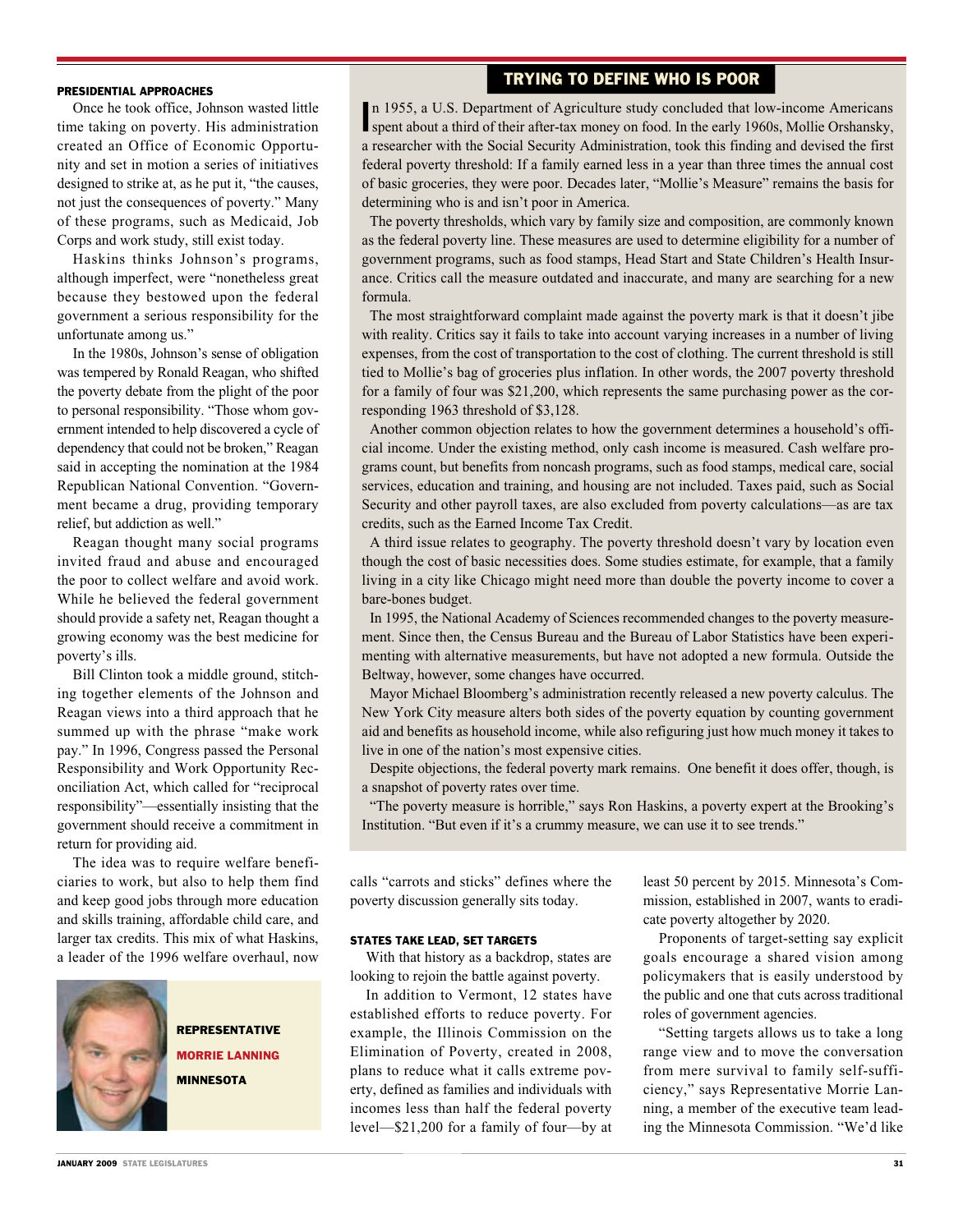## Families with children LIVING IN poverty



nothing better than to put ourselves out of business."

#### THE RIGHT INVESTMENTS

 Most state councils are still in the early stages, creating roadmaps for changes they hope to make over the next 10 years, says Representative Mary Mushinsky, a member of the Connecticut Child Poverty and Prevention Council.

Lawmakers are reaching out to citizens through town hall forums, where they can hear about what's troubling low-income families. "We're looking hard at ways to deliver more effective services and we're trying to figure out: What is the best return on our investment in children and families," Mushinsky says.

Legislators committed to reducing poverty may find themselves stymied by a dour fiscal situation. Big ideas—universal pre-kindergarten, expanded access to child care or a state earned income tax credit—can make a real difference in the lives of children, but tight budgets may not allow for big new spending.

In 2007, for example, Connecticut legislators passed a state earned income tax credit to piggyback on the federal tax credit and provide an average refund of \$322 to lowincome working families. Governor Jodi Rell vetoed the bill, concerned that the cost would harm other state priorities.

With state revenues tanking, state lawmakers are postponing expensive long-term plans and instead have turned their attention to short-term relief.

Alaska, Connecticut, Massachusetts and New York have allocated additional state funds to assist low-income families with heating bills, though those costs may be moderated by the dropping price of oil.

 In an effort to help Pennsylvania families with rising food costs, the state made changes to the food stamps program, raising benefit levels and removing limits on household assets. New Mexico held a special legislative session at the end of 2008 to expand the state earned income tax credit and provide a one-time cash rebate aimed at struggling families.

The task forces also are grappling with work-support programs such as children's health insurance, the earned income tax credit, child-care assistance, food stamps and housing assistance. These programs can boost a family's income above the poverty level but, says Racine, "when workers get a raise or an increase in hours, too often that means the end of help with child care or assistance, which can leave working families falling further behind,"

Vermont's Child Poverty Council is taking this issue head on. The council plans a detailed look at benefit programs in Vermont and move toward a policy of benefit stepdowns to eliminate disincentives for higher pay. Similar efforts are underway in Colorado, Connecticut and Minnesota.

### MIRROR IMAGE

Underlying the poverty policy debate is a lack of consensus on why people are poor. A 2001 study by Harvard's Kennedy School of Government and National Public Radio found that 45 percent of Americans believe poverty is caused by circumstances beyond people's control; but 48 percent think poor people don't do enough to help themselves.

"This is a troublesome split," says Haskins. "It's like we're bipolar in America. We're concerned about the poor, but we're also mad when people don't work."

The job market, though, has become something of a dead-end for less-educated workers. Once upon a time, a high-school graduate could find good-paying work in a factory and support a middle-class family. Such jobs—mostly replaced by machines or sent overseas—have gone the way of the muscle car. A good education, which in today's global economy means at least some type of post-secondary degree, now dictates success.

In 1964, a college graduate earned on average about \$10,000 more a year than a worker with only a high-school diploma. Nearly 45 years later that gap has almost tripled as university grads have watched their paychecks steadily increase, while earnings for those without a college degree have barely budged.

"You know, in the past, you could go to the mills or General Motors and make good money," says Haskins. "But now if you want to make \$40,000 or \$50,000, you need some good education or serious skills training."

#### FOCUS ON KIDS

Child poverty is a chief concern among experts, who say that kids who grow up poor typically run into trouble as they get older.

According to research published by the Center for American Progress in 2007, children who experience deep and persistent poverty from birth to age 5 are more likely to earn less and suffer from poorer health over their lifespan. Girls who grow up poor are eight times more likely to become a teen parent, and boys are five times more likely to spend time in prison. Overall, poor kids are far more likely to drop out of school or end up in foster care.

These facts have policymakers worrying about both the well-being of our nation's children and the growing economic drag